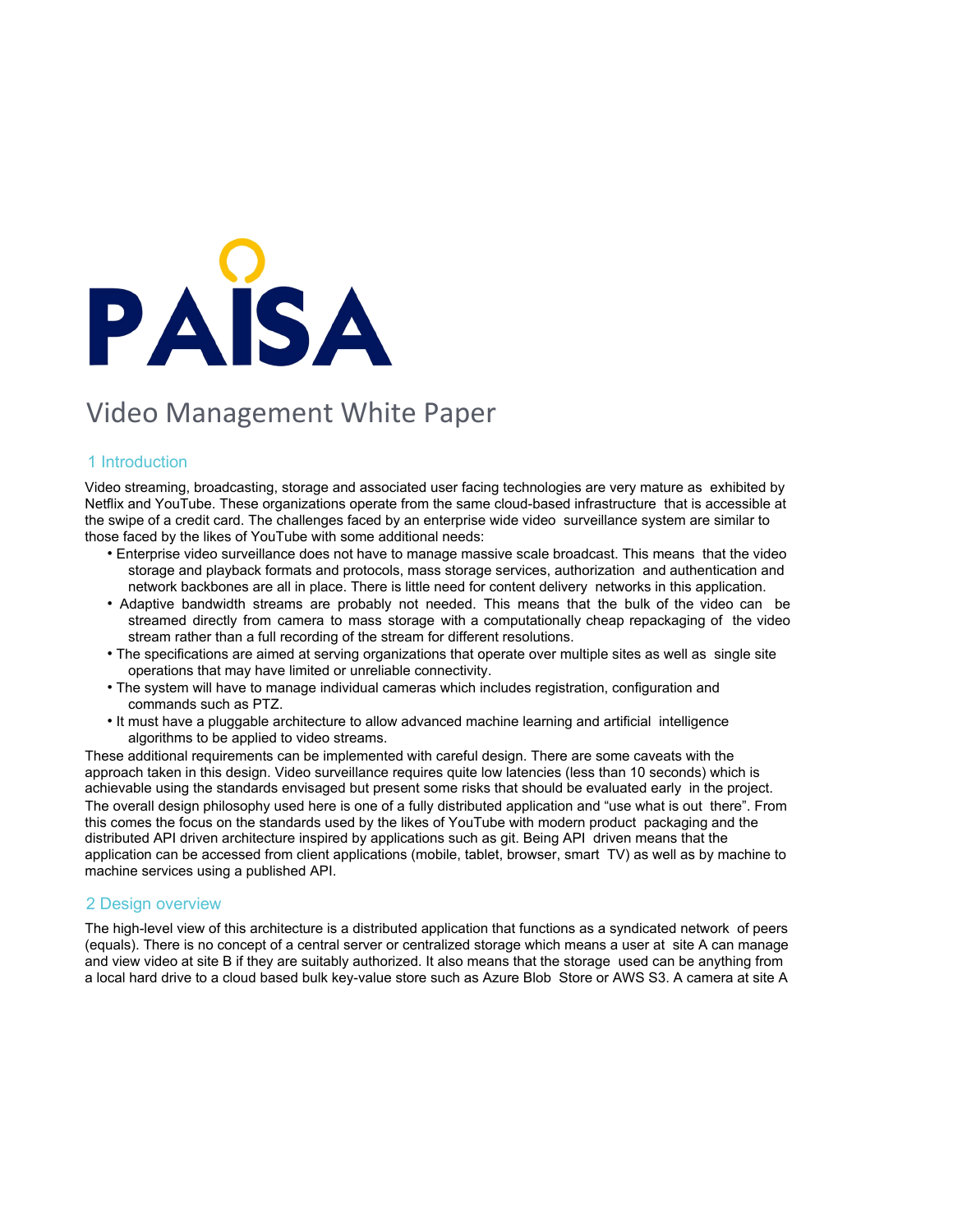could be set up to send its stream to a storage device at site B. Clients (users) would access the system using an application that runs on all modern devices (tablets, smart phones, desktops and even smart TVs) in much the same way as applications like Netflix functions. They would authenticate to some service such as the corporate Active Directory or some cloud-based service such as Amazon's Cognito. These credentials would be issued with a set of scopes and capabilities which will provide fine grained access control over sites, individual camera feeds and recordings as well as a multi-tiered administrator hierarchy that would grant suitable users capabilities such as adding new users. Note that the only centralised component is the authorization service. Finally, it also means that the same application can be deployed to a cloud vendor or to on-premises hardware as needed by the deployment.



In keeping with the overall philosophy, Internet security will be managed by standard best practices including secure socket layers, virtual private networks, firewalling and distributed authentication that is available as a commodity product.

The sites referenced in the diagram above are entities such as factories, office blocks or other properties that require surveillance. Obviously, the cameras are on-site as is any camera related hardware and services but the management and storage services could be on-site or cloud based.

### 3 Video Management Service

Each site will have access to a fully-fledged video management service. This entity will enable all the capabilities associated with the service including camera management, video storage, streaming to applications and a pluggable machine vision architecture as illustrated in the figure below. In the following sections, we elaborate on each of the major components in the system and will illustrate how these get applied as well as look at the state of the art for video streaming technology and associated user facing tools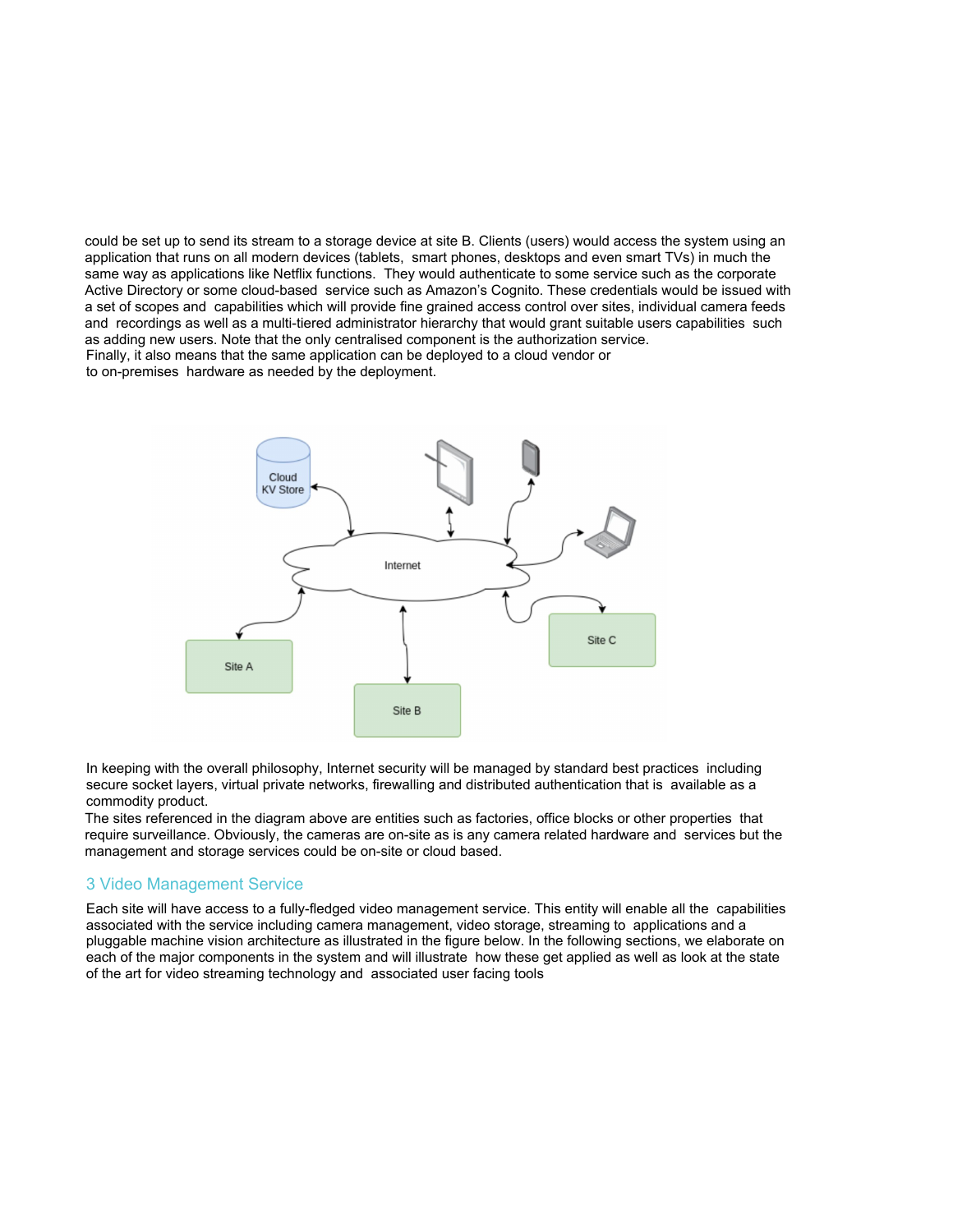

### 4 Video streaming

Modern commercial video streaming systems are able to accept video in a limited number of formats and an almost countless number of devices. These formats include RTSP/RTP and RTMP. The video source is configured to send its stream to a target URL which then trans-multiplex and transcode for scrubbing and at multiple bitrates into a packaging format suitable for scrubbing and at multiple bitrates (e.g. HLS and DASH) to allow for adaptive streaming. These streams can easily be consumed by mobile and desktop applications alike. Formats such as HLS are really just video streams broken up into chunks that always start with a key frame (AKA a GOP or group of pictures) which represent 2-10s of video. The client simply pulls the next chunk as it needs it using the HTTP protocol and displays it for the viewer. Key components here are the repackaging and possible recording of the video source, the bulk storage until and the content delivery mechanism (effectively a web server with a distributed cache). We follow the video path from the camera to the client in the following sections.

#### 5 Video upload

Video is streamed from IP capable cameras using a format called RTSP which is really just a control protocol. The actual video and/or audio is streamed using RTP. RTP is usually transmitted over UDP so it is inherently unreliable but has very low latency. We envision that streams from individual cameras will be required by multiple consumers. These are then trans-multiplexed which maps the RTP over to HLS and any machine vision plugins that have been connected to the particular camera. The subsystem for managing this is called the camera controller and has a ReST/gRPC interface to drive camera registration and set up the RTP stream splitters and destinations. It will store its configurations on a database that is either local or cloud based as per its configuration. This will be a custom application which could repurpose software already developed.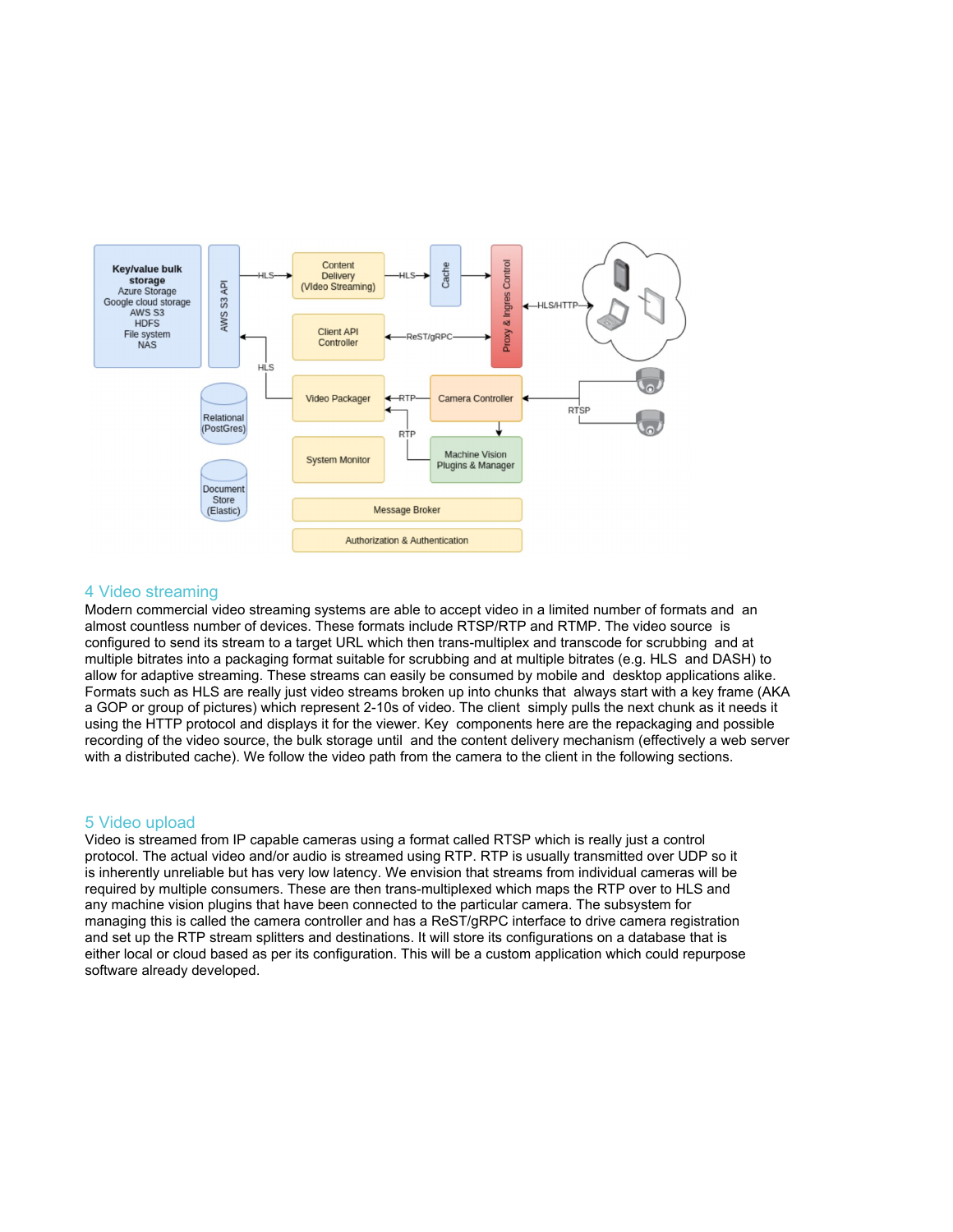#### 6 Camera controller

The camera controller will manage the camera registration, streaming destinations and camera controls such as PTZ and general settings. The control will be via a ReST API that will map requests to RTSP for the camera control. The controller will also route the RTP to one or more specified URLs for repackaging, machine vision or direct viewing.



## 7 Trans-multiplexer/transcoder

This application simply takes an RTP feed and repackages it as an HLS stream and writes this stream to the key/value bulk storage system. The trans-multiplexer function (a.k.a. transmuxing) can be achieved by something like ffmpeg or one of the many commercial video streaming applications out there (e.g. Nimble, Wowza or the cloud offerings from Azure or Amazon). Repackaging is a low-cost operation as no actual video is processed. Whatever is sent by the camera is simply reassembled into video frames and those frames are then packaged as HLS. However, recording (a.k.a. transcoding) can be very expensive. This step is required for streams which need to be resized or if the stream's key frames are too far apart or not equally spaced or if a different codec is required in the destination stream. It requires a full decode of the stream (relatively cheap) followed by a full encoding into the new stream which is computationally very expensive. The big cloud vendors all offer recording